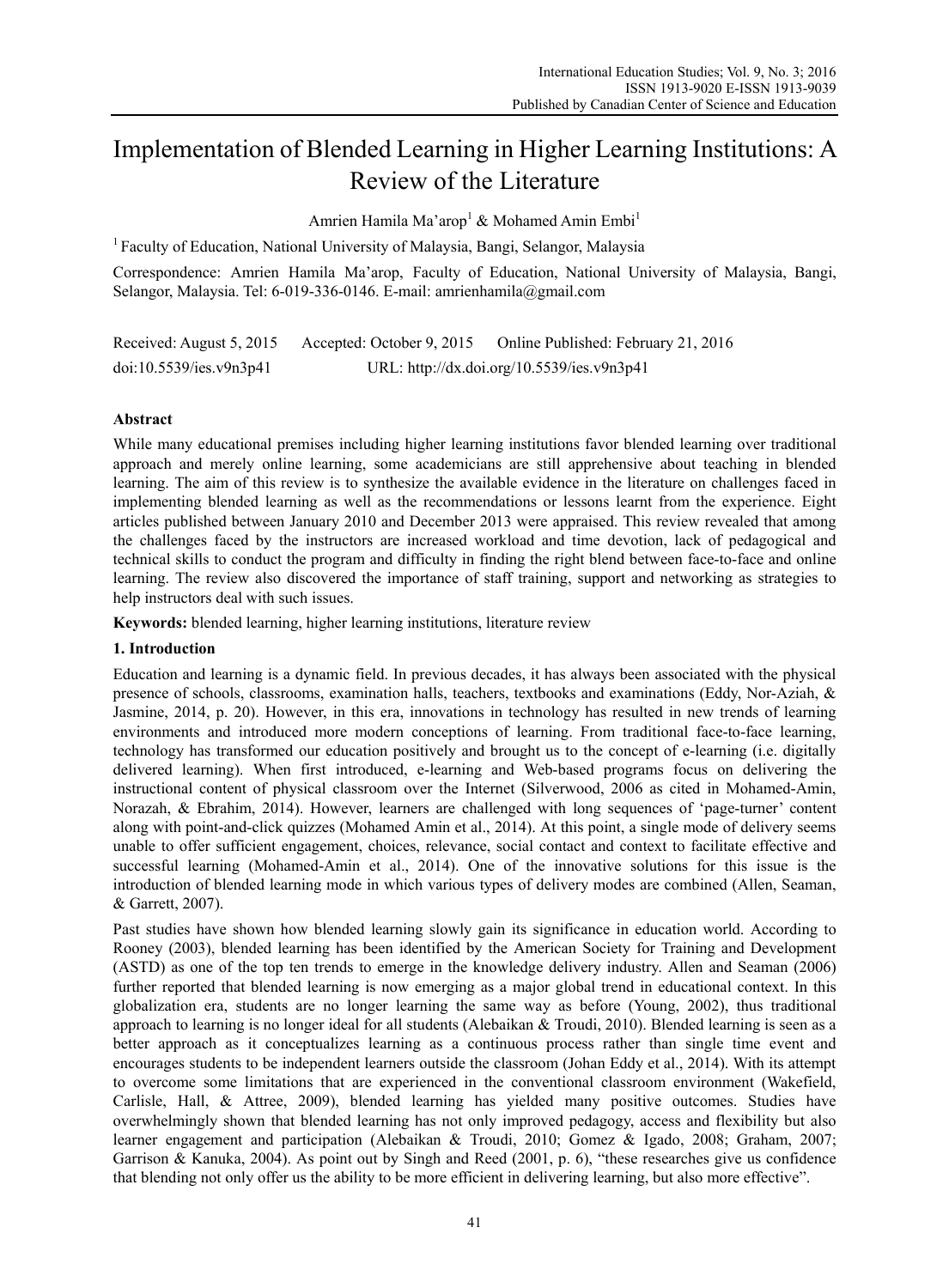Recognizing the strengths that blended learning holds, many educational settings, including higher learning institutions have changed their delivery method to blended programs (Godambe, Picciano, Schroeder, & Schweber, 2004). Blended learning is becoming a newly emerging trend in higher education as it combines the best of synchronous and asynchronous learning approaches to meet specific educational goals (Levin, Whitsett, & Wood, 2013). However, despite the benefits of blended learning to students, studies have shown that academicians are apprehensive about teaching in blended learning (Brooks, 2008). The are some challenges facing those wanting to introduce blended solutions, especially in terms of dealing with its relative complexity (The Oxford Group, 2013).

This article aims to review the experiences of several Higher Learning Institutions (HLIs) in implementating blended learning. In this review, the following research questions are addressed: (1) what are the issues and challenges in implementing blended learning? And (2) what are the solutions or recommendations to deal with the challenges?

#### **2. Blended Learning**

Different scholars have different interpretations of blended learning. Garrison and Vaughan (2008) for example, defined blended learning as a student-centred, self-paced, flexible and multi-modal approach to learning but argue that merely supplementing a face-to-face mode with online Web-based learning is not considered as blended learning. On the other hand, Littlejohn and Pegler (2007) present the concept of 'strong' and 'weak' blends in order to show a continuum across very small amounts of e-Learning to significant amount of e-Learning. These variations are small evidences that blended learning lacked a single definitive definition (Picciano, 2009). As points out by Picciano and Dziuban (2007, p. 11) "there are many forms of blended...[but] a generally accepted taxonomy does not exist. One school's blended is another school's hybrid, or another school's mixed-mode". However, despite the many designations of blended learning, the most common definitions refer to a combination of physical classroom learning and virtual environment (Garnham & Kaleta, 2002; Kim, Bonk, & Oh, 2008; Mohamed-Amin et al., 2014). Thus, blended learning could be defined as a teaching and learning approach that integrates Web-based teaching and learning mode and face-to-face interaction.

Studies have shown that blended learning, regardless its implementation design, has shown a considerable positive effect on the teaching and learning process (Alebaikan & Troudi, 2010). Not only had the students learned more when online sessions were added to traditional courses, student interaction and participation also improved (DeLacey & Leonard, 2002; Alebaikan & Troudi, 2010; Korr, Derwin, Greene, & Sokoloff, 2012). Apart from that, blended learning also provided flexibility to students and enhance feedback time (Sharpe, Benfield, Roberts & Francis, 2006; Gomez & Igado, 2008; Alebaikan & Troudi, 2010; Korr et al., 2012). The many benefits of blended learning have caught the attention of many curriculum implementers to adopt such delivery mode for their institutions.

Despite the overwhelming support in literature for widespread acceptance of blended learning, academics are still challenged with finding the most effective ways to implement blended solutions. According to the Oxford Group (2013), the time and complexity of designing and developing a blend as well as lack of internal expertise are cited as key challenges, in implementing blended learning. Other factors include technology, the instructor, technical support (Lionarakis & Parademetriou, 2003) and student engagement (Oliver & Herrington, 2003). Nonetheless, regardless how blended learning is used, there are some clear success factors which need to be in place. It includes a structured process for designing an effective blend, being rigorous in needs analysis, involving people with appropriate skills, and bearing in the mind the organisation's constraints (The Oxford Group, 2013).

#### **3. Methodology**

An entensive search in the databases EBSCO Academic Search Primier, JSTOR and ScienceDirect and for articles published between January 2010 and December 2013 on blended learning in higher learning institutions was conducted. The following keywords were used: 'blended learning', 'higher learning institution', 'challenges' and 'barriers'. Titles and abstracts were screened, and studies were included if they met the following criteria: (1) addressed blended learning in higher learning institutions, (2) discussed institutions' experience in terms of challenges encountered and lesson learnt from the experience, and (3) published in English. A final number of 8 articles were decided to be included in this review. The information from the articles were extracted and coded as themes.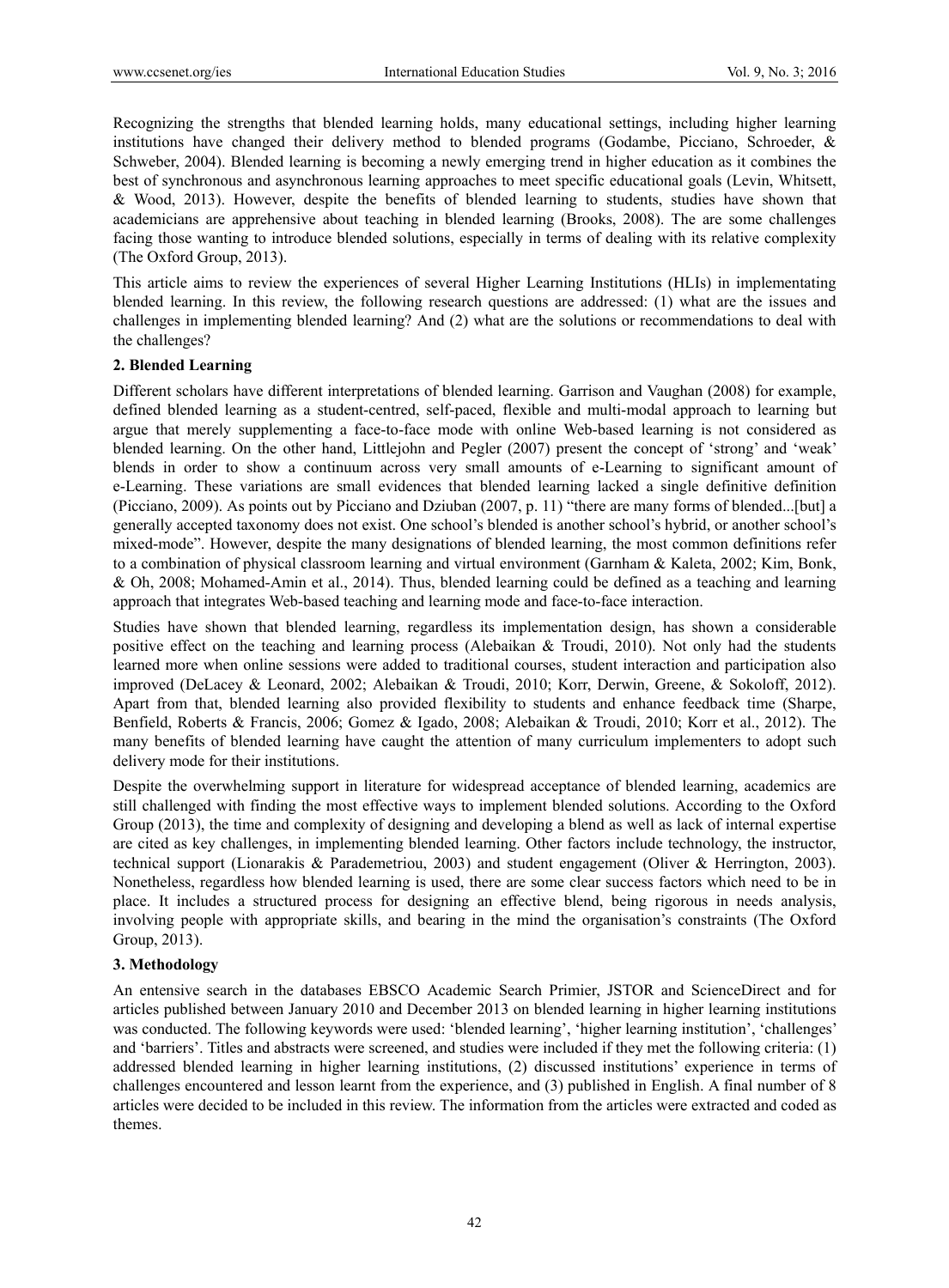# **4. Data Abstraction and Synthesis**

|  |  | Table 1. Studies included in the literature review |  |
|--|--|----------------------------------------------------|--|
|  |  |                                                    |  |

| Source                       | Country      | <b>Challenges of Blended Learning (BL)</b>                                                                                                                                                                                                                                                                                                                                                                                                                                                                                                                                                                                                        | <b>Solutions/Recommendations</b>                                                                                                                                                                                                                                                                                                                                                                                                                                                                                                          |
|------------------------------|--------------|---------------------------------------------------------------------------------------------------------------------------------------------------------------------------------------------------------------------------------------------------------------------------------------------------------------------------------------------------------------------------------------------------------------------------------------------------------------------------------------------------------------------------------------------------------------------------------------------------------------------------------------------------|-------------------------------------------------------------------------------------------------------------------------------------------------------------------------------------------------------------------------------------------------------------------------------------------------------------------------------------------------------------------------------------------------------------------------------------------------------------------------------------------------------------------------------------------|
| Alebaikan &<br>Troudi (2010) | Saudi Arabia | <b>Institutions:</b><br>Adaptation of BL in the traditional<br>$\bullet$<br>university<br>culture<br>(Theme: Culture)<br><b>Instructors:</b><br>Finding the right design:<br>$\bullet$<br>a<br>daunting task, lack of instructional<br>design framework to be used,<br>insufficient<br>knowledge<br>(Theme: Finding the right blend)<br>Increased workload: BL requires<br>٠<br>more time in redesigning the<br>course, learning new techniques<br>and skills, and on interacting with<br>students<br>(Theme: Workload)<br>of technological<br>skills<br>Lack<br>٠<br>(Theme: Skills)<br><b>Students:</b><br>Participation: BL require high level | <b>Institutions:</b><br>Giving support to faculty in<br>$\bullet$<br>making use<br>of<br>the<br>latest<br>technology<br>and<br>instructional<br>techniques<br>(Theme: Support)<br><b>Instructors:</b><br>Be given orientation and training<br>$\bullet$<br>programmes<br>(Theme: Training)<br>Be given necessary development<br>$\bullet$<br>programmes to improve the<br>skills of the university staff<br>(Theme: Training)<br><b>Students:</b><br>Be given extensive tutorials,<br>support services and a helpdesk<br>(Theme: Support) |
|                              |              | of<br>student<br>discipline<br>and<br>responsiveness<br>(Theme: Participation)<br>of technological<br>skills<br>Lack<br>(Theme:Skills)<br><b>Technological aspects:</b><br>Limited<br>bandwidth<br>access                                                                                                                                                                                                                                                                                                                                                                                                                                         |                                                                                                                                                                                                                                                                                                                                                                                                                                                                                                                                           |
| Kenney<br>Newcombe<br>(2010) | & USA        | (Theme: Internet access)<br><b>Instructors:</b><br>Finding time for professional and<br>development<br>course<br>(Theme: Time)<br>Getting students familiar with the<br>format<br>new<br>(Theme: Workload)                                                                                                                                                                                                                                                                                                                                                                                                                                        | <b>Instructors:</b><br>Be<br>given<br>from<br>support<br>institutions<br>(Theme: Support)<br>Be given training and orientation<br>$\bullet$<br>implementation<br>prior<br>to<br>(Theme: Training)                                                                                                                                                                                                                                                                                                                                         |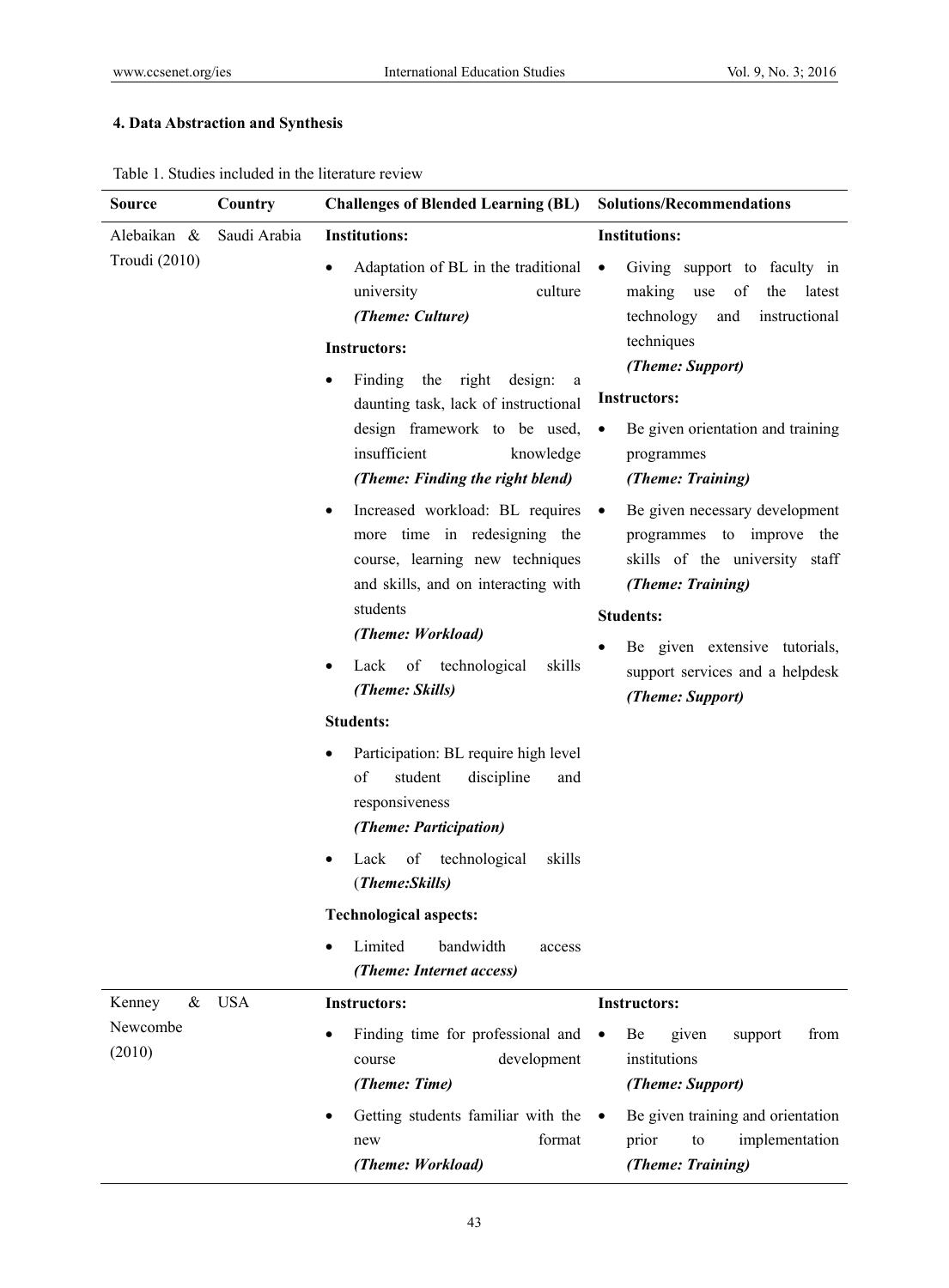|                       |                 | <b>Students:</b>                                                                                                                                                                                                                                                     | Collaboration with other faculty                                                                                                                                 |
|-----------------------|-----------------|----------------------------------------------------------------------------------------------------------------------------------------------------------------------------------------------------------------------------------------------------------------------|------------------------------------------------------------------------------------------------------------------------------------------------------------------|
|                       |                 | Attitude: being skeptical about the<br>new approach<br>(Theme: Attitude)<br>Participation: issues with time<br>and<br>holding<br>management<br>responsibility for own learning<br>(Theme: Participation)<br>skills<br>Lack<br>of<br>technological<br>(Theme: Skills) | members<br>(Theme: Networking)<br>Be given a graduate student<br>assistant<br>(Theme: Support)<br><b>Students:</b><br>Be given technical and learning<br>support |
|                       |                 |                                                                                                                                                                                                                                                                      | (Theme: Support)                                                                                                                                                 |
| Ramos, Taju,          | Verde<br>Cape   | <b>Institutions:</b>                                                                                                                                                                                                                                                 | <b>Institutions:</b>                                                                                                                                             |
| &<br>Canuto<br>(2011) | &<br>Mozambique | Establishing common knowledge,<br>skills,<br>and<br>understandings<br>administrative,<br>regarding<br>new<br>teaching, instructional design etc.<br>(Theme: Culture)                                                                                                 | Deploying full national Internet<br>$\bullet$<br>and<br>coverage,<br>improving<br>national and international access<br>rate<br>(Theme: Technology)               |
|                       |                 | Ensuring the necessary technology<br>and infrastructure were in place<br>(Theme: Technology)                                                                                                                                                                         | Creating Mozambique Research<br>Education<br>and<br>Network<br>(MoRENet)                                                                                         |
|                       |                 | Changing<br>the<br>mindsets<br>and<br>practices of the teaching staff<br>(Theme: Culture)                                                                                                                                                                            | (Theme: Research)<br>Analysing the circumstances<br>and contexts of students,                                                                                    |
|                       |                 | <b>Instructors:</b><br>Reluctant to rethink and rework<br>their practices to meet students'<br>needs                                                                                                                                                                 | teachers,<br>support<br>staff,<br>institutions and technology<br>provision<br>and<br>access<br>(Theme: Analysis)<br><b>Instructors:</b>                          |
|                       |                 | (Theme: Attitude)<br>Lack of willingness to be trained or<br>counselled<br>(Theme: Attitude)                                                                                                                                                                         | Be given training to re-orientate<br>attitudes<br>the<br>practices<br>and<br>(Theme: Training)                                                                   |
|                       |                 | <b>Technological aspects:</b>                                                                                                                                                                                                                                        | <b>Technological aspects:</b>                                                                                                                                    |
|                       |                 | Issues of access, cost and logistics<br>limited the potential for use of the<br>regular<br>online<br>computers<br>in<br>learning<br>(Theme: Internet access, Cost)                                                                                                   | Setting support network team to<br>٠<br>provide<br>pedagogical<br>and<br>technical support for the students<br>(Theme: Support)                                  |
| Heaney<br>&           | UK<br>(Open     | <b>Instructors:</b>                                                                                                                                                                                                                                                  | <b>Instructors:</b>                                                                                                                                              |
| Walker                | University)     | Ensuring<br>that the module is                                                                                                                                                                                                                                       | Identifying problematic students<br>$\bullet$                                                                                                                    |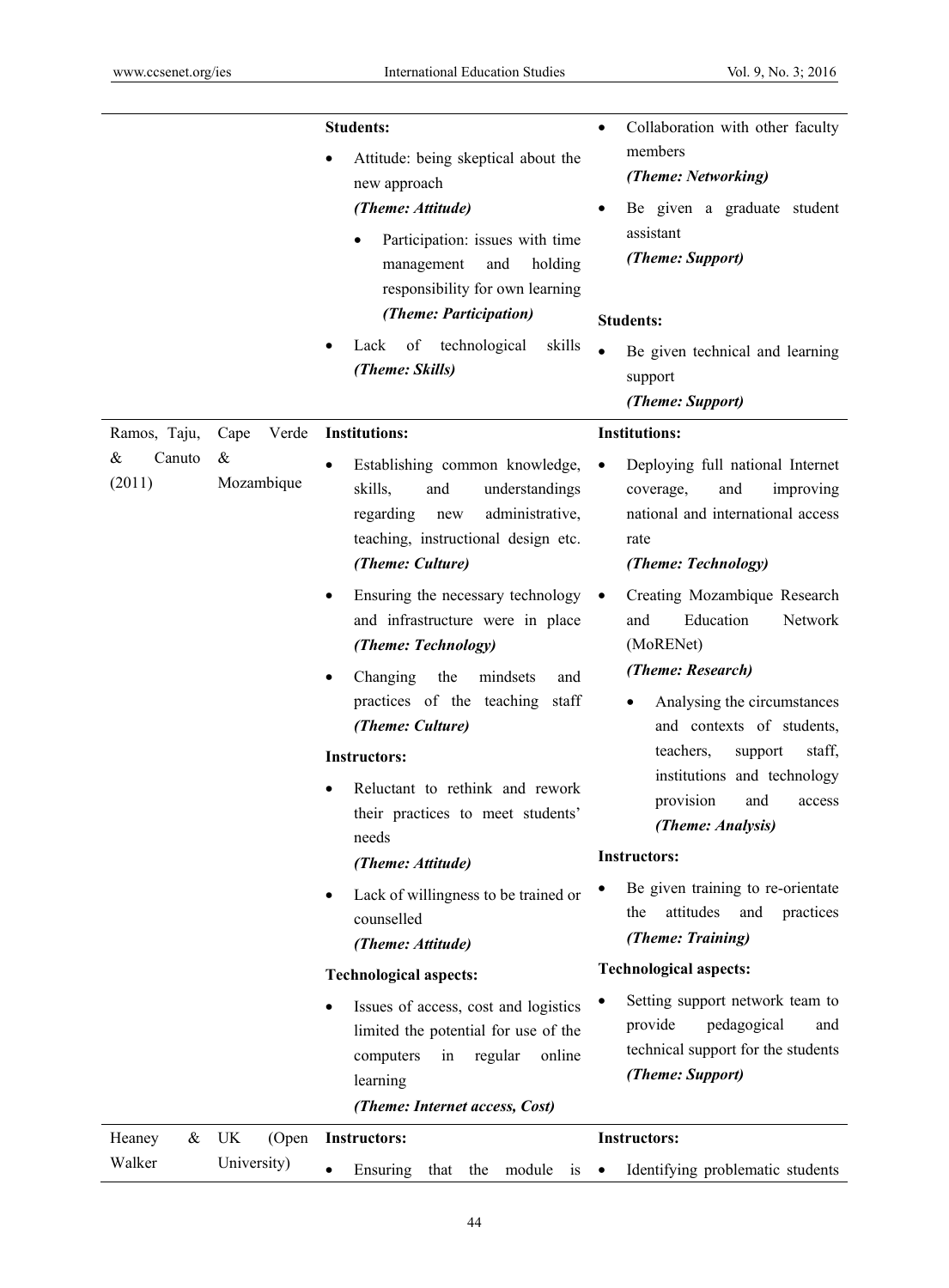| (2012)    | the<br>error-free<br>and<br>materials |           | and providing addition |
|-----------|---------------------------------------|-----------|------------------------|
|           | produced are relevant for a long      |           | assist<br>to           |
|           | period of time (Theme: Module         |           | (Theme: Support)       |
|           | development)                          | $\bullet$ | Be given training in p |
| $\bullet$ | workload:<br>Increased<br>managing    |           | and technical aspect   |
|           | online forums, tutorials and also     |           | program                |
|           | providing one-to-one support to       |           | (Theme: Training)      |
|           | students<br>when<br>needed            | $\bullet$ | Be encouraged to con   |
|           | (Theme: Workload)                     |           | and share ideas with e |
|           | <b>Students:</b>                      |           | (Theme: Networking)    |
| $\bullet$ | Engagement and participation:         |           |                        |
|           | distance learning requires certain    |           |                        |
|           | of<br>self-discipline<br>degree       |           |                        |

# *(Theme: Participation)*

## **Technological aspects:**

• Internet connection fault, inability to see students' body language in online environment

- nal support them
- edagogical ts of the
- mmunicate each others

|                                   |                          | (Theme: Internet access)                                                                                                                                                                                                                                                      |                                                                                                                                                                                                                 |
|-----------------------------------|--------------------------|-------------------------------------------------------------------------------------------------------------------------------------------------------------------------------------------------------------------------------------------------------------------------------|-----------------------------------------------------------------------------------------------------------------------------------------------------------------------------------------------------------------|
| Korr, Derwin,                     | <b>USA</b>               | <b>Institution:</b>                                                                                                                                                                                                                                                           | <b>Institution:</b>                                                                                                                                                                                             |
| Greene<br>&<br>Sokoloff<br>(2012) | (Brandman<br>University) | No specific policy of how blended<br>$\bullet$<br>actually<br>would<br>courses<br>run<br>(Theme: Policy)                                                                                                                                                                      | Considering a development and<br>$\bullet$<br>implementation plan longer and<br>broader prior to implementation:<br>minimizing stress on faculty                                                                |
|                                   |                          | <b>Instructors:</b>                                                                                                                                                                                                                                                           | members (Theme: Planning)                                                                                                                                                                                       |
|                                   |                          | Defining blended learning: finding<br>$\bullet$<br>the<br>balance<br>right<br>(Theme: Finding the right blend)<br>curriculum:<br>Restructuring<br>the<br>$\bullet$<br>rewriting<br>syllabus,<br>the<br>learning<br>redeveloping<br>course<br>objectives<br>assignments<br>and | Selecting a model of blended<br>learning that is most appropriate<br>for<br>the<br>institution<br>(Theme:<br><b>Blended learning model)</b><br><b>Instructors:</b><br>Be given training in blended<br>$\bullet$ |
|                                   |                          | (Theme: Curriculum development)                                                                                                                                                                                                                                               | learning theory, pedagody $\&$<br><b>Blackboard</b><br>basic<br>skills                                                                                                                                          |
|                                   |                          | Increased workload: preparing and<br>$\bullet$<br>evaluating students' work online                                                                                                                                                                                            | (Theme: Training)                                                                                                                                                                                               |
|                                   |                          | (Theme: Workload)                                                                                                                                                                                                                                                             |                                                                                                                                                                                                                 |
|                                   |                          | Lack<br>of<br>interaction<br>among<br>$\bullet$<br>instructors                                                                                                                                                                                                                |                                                                                                                                                                                                                 |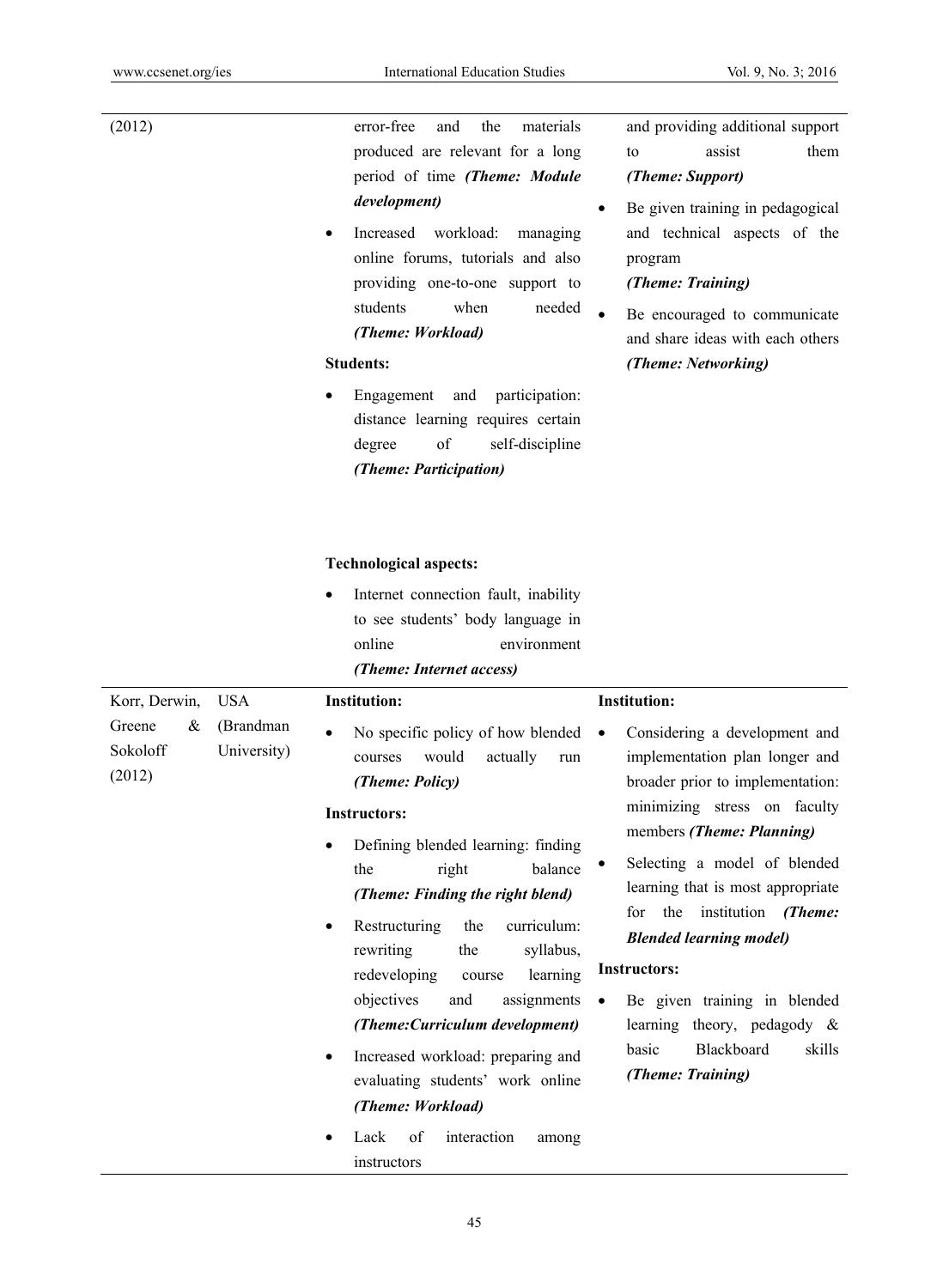|                                         |                                                         | (Theme: Networking)                                                                                                                                                                                                                                                                                                                                                                                                                                                                                                         |                                                                                                                                                                                                                                                                                                                                                                                                                                                                                                                                                                                                                                                                                                                                                                          |
|-----------------------------------------|---------------------------------------------------------|-----------------------------------------------------------------------------------------------------------------------------------------------------------------------------------------------------------------------------------------------------------------------------------------------------------------------------------------------------------------------------------------------------------------------------------------------------------------------------------------------------------------------------|--------------------------------------------------------------------------------------------------------------------------------------------------------------------------------------------------------------------------------------------------------------------------------------------------------------------------------------------------------------------------------------------------------------------------------------------------------------------------------------------------------------------------------------------------------------------------------------------------------------------------------------------------------------------------------------------------------------------------------------------------------------------------|
| Levin,<br>Whitsett,<br>&<br>Wood (2013) | <b>USA</b><br>(University of<br>Southern<br>California) | <b>Instructors:</b><br>Redesigning classroom activities to<br>accommodate the virtual platform<br>(Theme: Module development)<br><b>Students:</b><br>Decorum: inappropriate dressing<br>and setting when present in virtual<br>environment<br>(Theme: Etiquette)<br>Experienced mental health issues<br>$\bullet$<br>(Theme: Health)<br><b>Technological aspects:</b><br>Internet<br>connections:<br>some<br>situations like poor weather could<br>compromise<br>the<br>Internet<br>connections<br>(Theme: Internet access) | <b>Institution:</b><br>Considering<br>blended<br>$\rm{a}$<br>٠<br>learning<br>model<br>that<br>1S<br>for<br>appropriate<br>the<br>institution (Theme: Blended<br>learning model)<br>Setting<br>learning<br>up<br>a<br>that<br>management<br>system<br>supports the faculty's choice of<br>placement<br>of<br>learning<br>the<br>activities<br>(Theme: Technology)<br><b>Instructors:</b><br>designing<br>Preparing<br>and<br>classroom<br>activities<br>to<br>accommodate<br>the<br>virtual<br>platform<br>(Theme: Planning)<br><b>Students:</b><br>notification<br>given<br>Be<br>and<br>reminder<br>about<br>for<br>norms<br>behaviour<br>in classroom,<br>on<br>virtual bulletin board and during<br>orientation<br>(Theme: Policy)<br>Be referred to students' local |
|                                         |                                                         |                                                                                                                                                                                                                                                                                                                                                                                                                                                                                                                             | social service agencies or mental<br>health<br>counsellor<br>(Theme: Support)                                                                                                                                                                                                                                                                                                                                                                                                                                                                                                                                                                                                                                                                                            |
|                                         |                                                         |                                                                                                                                                                                                                                                                                                                                                                                                                                                                                                                             | <b>Technological aspects:</b>                                                                                                                                                                                                                                                                                                                                                                                                                                                                                                                                                                                                                                                                                                                                            |
|                                         |                                                         |                                                                                                                                                                                                                                                                                                                                                                                                                                                                                                                             | Setting up technology support<br>group to deal with technological<br>glitches<br>(Theme: Support)                                                                                                                                                                                                                                                                                                                                                                                                                                                                                                                                                                                                                                                                        |
| Gedik, Kiraz,                           | Turkey                                                  | <b>Institution:</b>                                                                                                                                                                                                                                                                                                                                                                                                                                                                                                         | <b>Institution:</b>                                                                                                                                                                                                                                                                                                                                                                                                                                                                                                                                                                                                                                                                                                                                                      |
| Ozden<br>&<br>(2013)                    | (Akdeniz<br>University)                                 | concerning<br>Lack<br>of<br>support<br>logistics<br>including<br>technical<br>support and management of the<br>learning<br>environment                                                                                                                                                                                                                                                                                                                                                                                      | institutional<br>Analysing<br>of<br>$\bullet$<br>deliverables<br>and<br>support<br>mechanism prior designing a<br>blended<br>course                                                                                                                                                                                                                                                                                                                                                                                                                                                                                                                                                                                                                                      |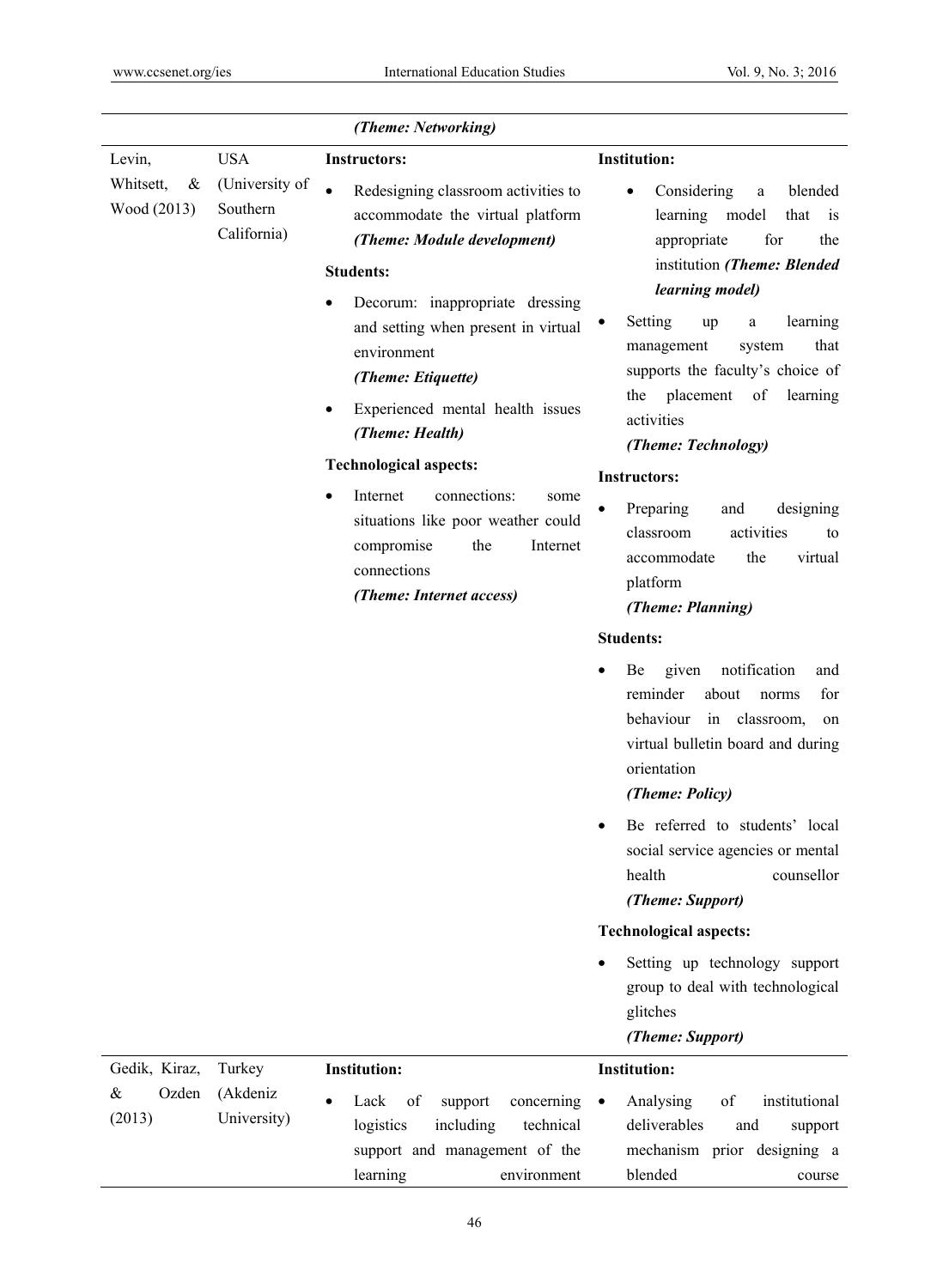|                                                                                            | (Theme: Support)                                                                                                                                                                                                                                                                                                               | (Theme: Analysis)                                                                                                                                                                                                                                                                                            |
|--------------------------------------------------------------------------------------------|--------------------------------------------------------------------------------------------------------------------------------------------------------------------------------------------------------------------------------------------------------------------------------------------------------------------------------|--------------------------------------------------------------------------------------------------------------------------------------------------------------------------------------------------------------------------------------------------------------------------------------------------------------|
|                                                                                            | <b>Instructors:</b>                                                                                                                                                                                                                                                                                                            | Instructors:                                                                                                                                                                                                                                                                                                 |
|                                                                                            | Finding the right blend: deciding<br>how much time to spend in online<br>and face-to-face discussions etc.<br>(Theme: Finding the right blend)                                                                                                                                                                                 | Be given help from teaching<br>$\bullet$<br>assistants, or a technical support<br>team<br>(Theme: Support)                                                                                                                                                                                                   |
|                                                                                            | Increased time devotion: regular<br>٠<br>preparation time doubled in the<br>online<br>environment<br>(Theme: Time)                                                                                                                                                                                                             | Be given training in learning and<br>$\bullet$<br>teaching in BL environment<br>(Theme: Training)<br>Working collaboratively with                                                                                                                                                                            |
|                                                                                            | Increased workload: deal with<br>٠<br>students'<br>technical<br>posts<br>and<br>of<br>maintenance<br>the<br>system,<br>uploading documents and forum<br>etc.<br>posts<br>(Theme: Workload)                                                                                                                                     | colleagues<br>while<br>offering<br>blended<br>course<br>(Theme: Networking)                                                                                                                                                                                                                                  |
|                                                                                            | Lack of competency: creating<br>٠<br>between<br>harmony<br>the<br>two<br>environments<br>(Theme: Skills)                                                                                                                                                                                                                       |                                                                                                                                                                                                                                                                                                              |
| Lotrecchiano,<br>USA (George                                                               | <b>Instructors:</b>                                                                                                                                                                                                                                                                                                            | <b>Instructors:</b>                                                                                                                                                                                                                                                                                          |
| Washington<br>McDonald,<br>University)<br>Lyons, Long,<br>$\&$<br>Zajicek-Farbe<br>r(2013) | time<br>Increased<br>management:<br>online<br>discussions<br>are<br>more<br>time-consuming than time-bound<br>discussions,<br>classroom<br>in<br>familiarizing themselves with site<br>navigations<br>operations<br>and<br>(Theme: Time)<br>Coordinating face-to-face learning<br>online<br>sessions<br>and<br>(Theme: Skills) | the<br>Modelling<br>appropriate<br>$\bullet$<br>postings early in the course to<br>encourage learner adoption of<br>practices<br>expected<br>(Theme: Modelling)<br>Be trained on effective online<br>effective<br>practices to ensure<br>facilitation of online learning<br>environment<br>(Theme: Training) |
|                                                                                            | <b>Students:</b>                                                                                                                                                                                                                                                                                                               | Be given support to monitor                                                                                                                                                                                                                                                                                  |
|                                                                                            | Increased<br>time<br>devotion<br>to<br>participate in the discussion on a<br>difficulties<br>regular<br>basis,<br>in                                                                                                                                                                                                           | access and security clearances to<br>the<br>course<br>(Theme: Support)                                                                                                                                                                                                                                       |
|                                                                                            | organizing<br>virtual<br>their<br>and                                                                                                                                                                                                                                                                                          | <b>Students:</b>                                                                                                                                                                                                                                                                                             |
|                                                                                            | real-time<br>agendas<br>(Theme: Time)                                                                                                                                                                                                                                                                                          | Be<br>advice<br>given<br>on                                                                                                                                                                                                                                                                                  |
|                                                                                            | Participation: heterogeneous group<br>professional<br>with<br>different<br>οf                                                                                                                                                                                                                                                  | time-management<br>skills<br>and<br>technological<br>skills<br>(Theme: Support)                                                                                                                                                                                                                              |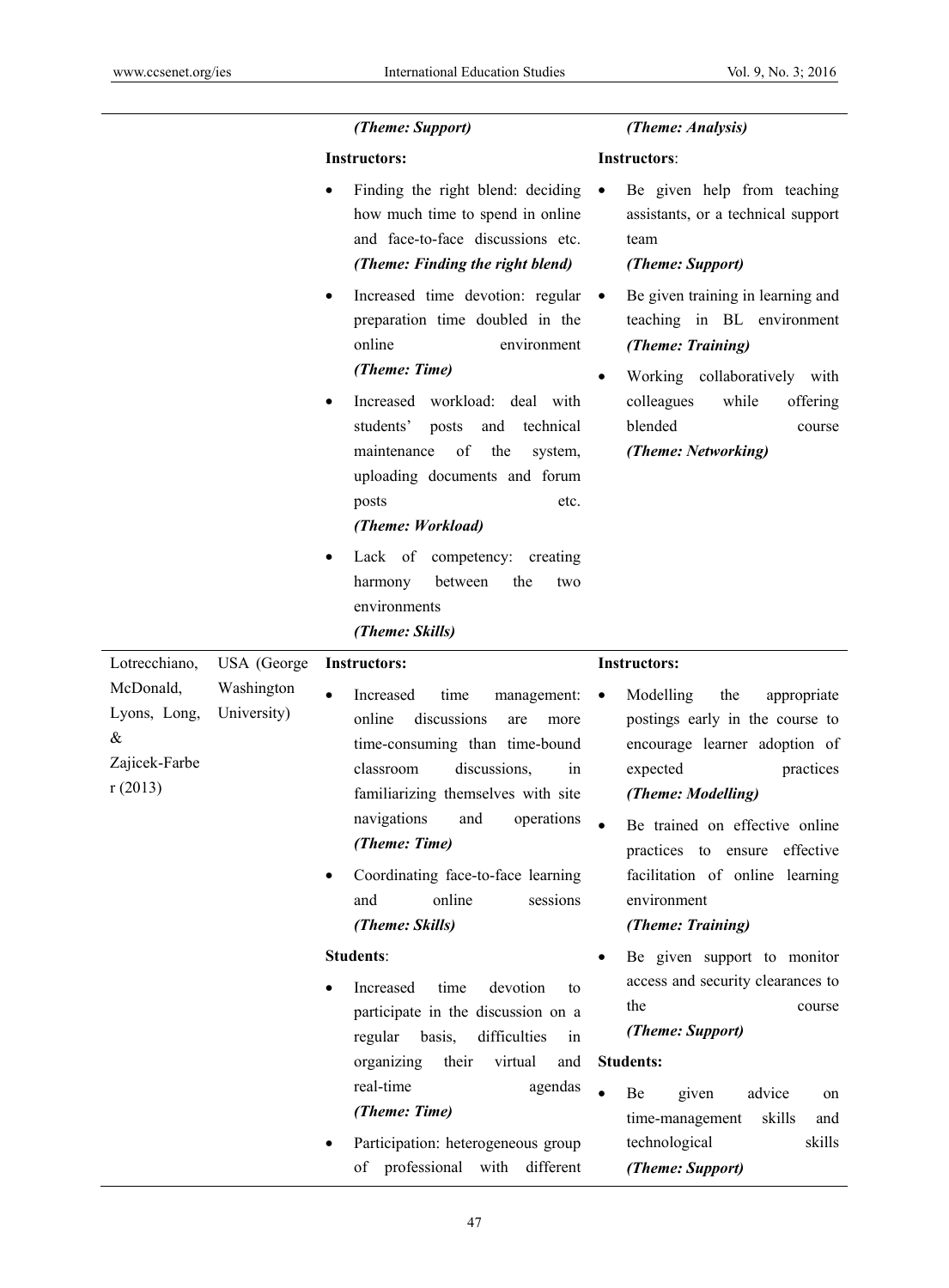| needs<br>learning | (Theme: Participation) |  |
|-------------------|------------------------|--|
|                   |                        |  |

#### **5. Findings**

This review included 8 publications (Table 1). The studies were conducted in five different countries: United States ( $n = 4$ ), Saudi Arabia, United Kingdom, Mozambique and Turkey ( $n = 1$ , for each country). The challenges in implementing blended learning and the recommendations extracted from the studies are summarized in Table 1.

#### *5.1 Issues and Challenges in Implementing Blended Learning*

Based on the data gathered from the publications, it can be said that the issues and challenges in implementing blended learning could be divided into four categories; namely institutions, instructors, students and technological aspects. For the institutions, there are four issues identified from the literature namely culture, policy, technology and support. However, the most prominent challenge comes from the institutional culture itself (Alebaikan & Troudi, 2010, Ramos et al., 2011). Alebaikan and Troudi (2010) for instance reported that it is challenging for Saudi universities to get students to adapt to the use of new learning strategies as they are so used to the traditional didactic, lecture-based classroom. Ramos and colleagues (2011) further added that it is difficult to change the mindsets and practices of the teaching staff that are so used to the traditional method.

The instructors however have to deal with several other issues like increased workload, increased time devotion, lack of skills to conduct blended learning and difficulty in finding the right blend for their curriculum. Based on the data, it appears that workload being the most frequently reported issue among the instructors (Alebaikan & Troudi, 2010; Kenney & Newcombe, 2010; Heaney & Walker, 2012; Korr et al., 2012; Gedik et al., 2013). The instructors generally find that blended learning placed a burden on them both physically and cognitively. They have to spend more time in few tasks such as redesigning the module, preparing for the materials to be uploaded, dealing with students' posts and evaluating students' work online. They found this as requiring a high level-of-effort and thus pose a challenge to them. This eventually relates to the issue of time which is also another issue raised in implementing blended learning (Kenney & newcombe, 2010; Gedik et al., 2013; Lotrecchiano et al., 2013).

Furthermore, instructors lack of pedagogical and technological skills is also a source of problem for them (Alebaikan & Troudi, 2010; Gedik et al., 2013, Lotrecchiano et al., 2013.). The data revealed that some instructors who aim to implement blended courses lack specific instructional design framework to be used for the curricula (Alebaikan & Troudi, 2010). They also lack in competency to create a harmony between the two environments; face-to-face and online (Gedik et al., 2013; Lotrecchiano et al., 2013). Such constraints create problems for them in ensuring learning effectiveness.

Another challenge faced by instructors is in deciding the right blend; as in how much time should be allocated for classroom meetings and virtual learning respectively (Alebaikan & Troudi, 2010; Korr et al., 2012; Gedik et al., 2012). They consider this as a daunting task since they have to critically find the balance between the two environments. Alebaikan and Troudi (2010) in their study mentioned about lack of instructional design framework to be used as guide and instructors' insufficient knowledge as the contributing factors for this problem.

As for the students, the issue of participation becomes the most outstanding barrier for the implementors of blended learning. While blended learning is supposed to improve student participation in learning, several studies reported that this aspect had been an issue in blended learning implementation (Alebaikan & Troudi, 2010; Kenney & Newcombe, 2010; Heaney & Walker, 2012; Lotrecchiano et al., 2013). Some students are reported unable to meet the demands of blended learning which require high level of student discipline and responsiveness (Alebaikan & Troudi, 2010; Heaney & Walker, 2012). Besides, poor time management (Kenney & Newcombe, 2010) and students' heterogenous backgrounds (Lotrecchiano et al., 2013) also affect student participation in blended learning.

In terms of technological aspects, it is observed that internet connection fault has posed the greatest challenge for blended learning implementors (Alebaikan & Troudi, 2010; Ramos et al., 2011; Heaney & Walker, 2012; Levin et al., 2013). Issues like poor wheather (Levin et al., 2013), limited bandwitdh access (Alebaikan & Troudi, 2010) and inability to view students' body language in online environment (Heaney & Walker, 2012) are among the restrictions that comes with technology. This issue has become one of the barriers in blended learning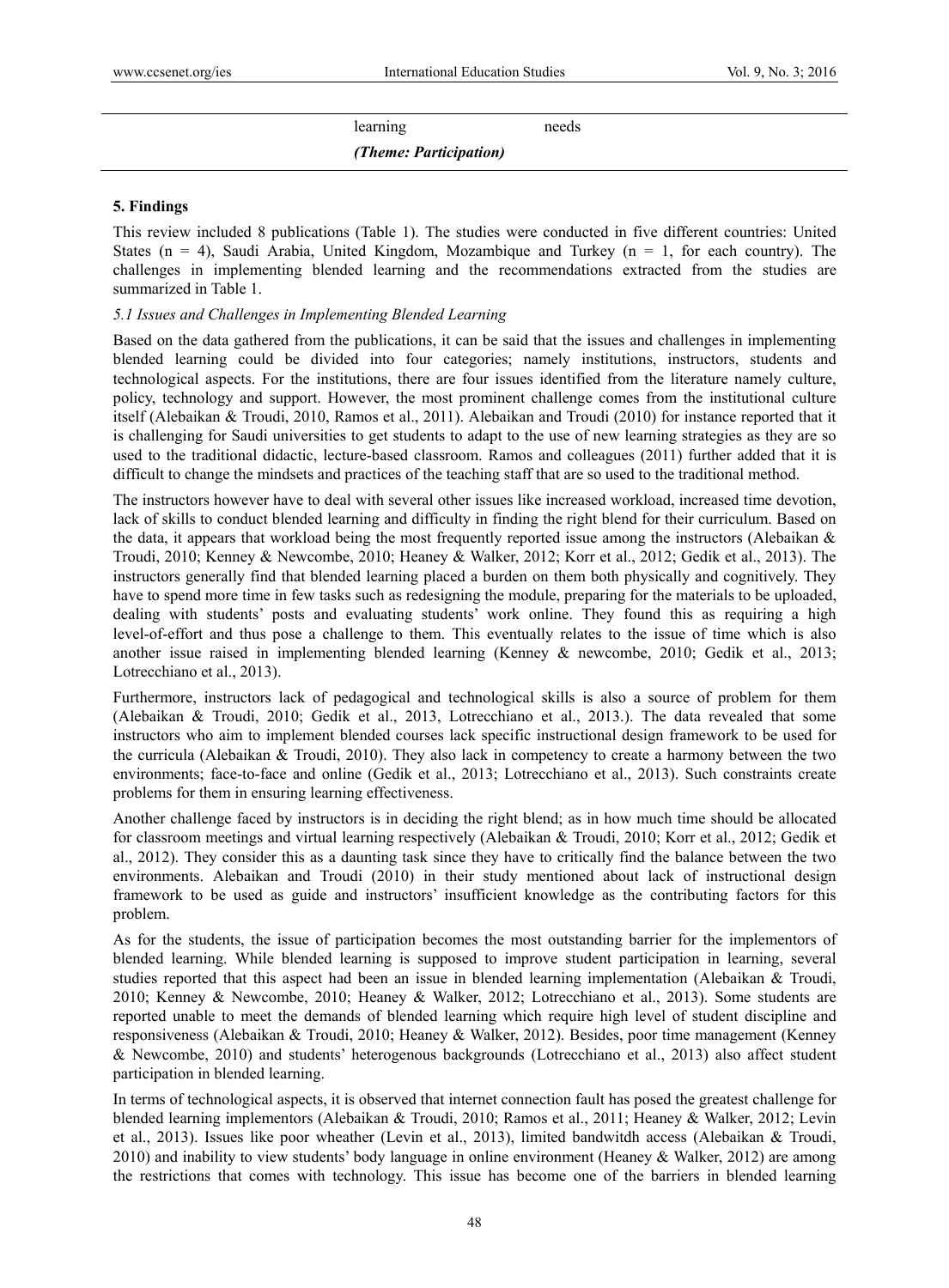#### implementation.

#### *5.2 Solutions or Recommendations to Deal with the Challenges*

In order to deal with the issues and challenges identified in implementing blended learning, the studies have offered several solutions or recommendations for better adoption of blended learning. At institution level for example, it is suggested that a proper needs analysis is to be conducted prior to designing and implementing blended solutions (Ramos et al., 2011; Gedik et al., 2013). This refers to analysing the institutional deliverables and support mechanism (Gedik et al., 2013) including circumstances and contexts of students, teachers, support staff, technology provision and access (Ramos et al., 2011). In addition, it is also recommended that a selection of blended learning model is carefully done (Korr et al., 2012; Levin at al., 2013). This is to ensure that the model and design chosen is the most appropriate for the institution.

Morever, for the instructors to deal with the aforementioned challenges, there are three major recommendations that were extracted from the studies. First is the importance of staff training (Alebaikan & Troudi, 2010; Kenney & Newcombe, 2010; Ramos et al., 2011, Heaney & Walker, 2012, Korr et al., 2012; Lotrecchiano et al., 2013). Staff training here refers to the provision of orientation prior to implementation and continuous development programmes in pedagogical and technological aspects of blended learning. This is vital in ensuring effective delivery and also in re-orientating instructors' attitudes and practices (Ramos et al., 2011). Second is the importance of support (Kenney & Newcombe, 2010; Heaney & Walker, 2012; Gedik et al., 2013; Lotrecchiano et al., 2013). For the instructors, the support needed could come from various sources such as teaching assistants (Kenney & Newcombe, 2010; Gedik et al., 2013), technical support (Gedik et al., 2013), and from the institution itself (Heaney & Walker, 2012; Lotrecchiano et al., 2013). This could possibly reduce their burden especially in terms of time devotion and workload in blended learning program. Lastly is the importance of networking among the instuctors (Kenney & Newcombe, 2010; Heaney & Walker, 2012; Gedik et al., 2013). Instructors are encouraged to communicate with their colleagues, share ideas with each other and working collaboratively for effective blended learning implementation.

While support is important for instructors to deal with challenges in blended learning, this factor is also important for students (Alebaikan & Troudi, 2010; Kenney & Newcombe, 2010; Levin et al., 2013; Lotrecchiano et al., 2013) and for technological aspects (Ramos et al., 2011; Levin et al., 2013) as well. For students, the support could be provided in terms of technical aspects such as a helpdesk (Alebaikan & Troudi, 2010; Kenney & Newcombe, 2010), mental and health aspects such as counseling services (Levin et al., 2013) and also personal development like management skills (Lotrecchiano et al., 2013). In addition, to deal with technological glitches, the establishment of technical support team is highly recommended for effective and smooth delivery of blended learning (Ramos et al., 2011; Levin et al., 2013).

#### **6. Discussion**

This review describes the challenges encountered in implementing blended learning and recommendations for better adoption based on previous experiences. One of the challenges identified is student participation (Alebaikan & Troudi, 2010; Kenney & Newcombe, 2010; Heaney & Walker, 2012; Lotrecchiano et al., 2013). This is consistent with previous review which highlighted the issues of students' participation, familiarity with technology and self-discipline as barriers in blended learning (Sait, Al Tawil, Ali & Khan, 2003). In addition, this review also revealed that increased time devotion (Kenney & Newcombe, 2010; Gedik et al., 2013; Lotrecchiano et al., 2013) and instructors limited skills (Alebaikan & Troudi, 2010; Gedik et al., 2013; Lotrecchiano et al., 2013) as the sources of problems in blended learning. Similarly, other review also reported the issue of time and lack of pedagogical and technological skills as the key challenges in blended learning implementation (The Oxford Group, 2013). Instructors' limited skills and competency in technology has not only influenced their delivery approach, but also affected their willingness to adopt blended learning (Sait et al., 2003). This is one of the issues that should be taken into consideration in planning a blended program.

Despite the many challenges encountered in implementing blended learning, the review also summarizes some recommendations offered by the studies. It includes a thorough needs analysis prior designing a blended learning programme (Ramos et al., 2011; Gedik et al., 2013), and providing staff with training to equip them with necessary knowledge and skills to conduct blended learning (Alebaikan & Troudi, 2010; Kenney & Newcombe, 2010; Ramos et al., 2011, Heaney & Walker, 2012, Korr et al., 2012; Lotrecchiano et al., 2013). This is consistent with the review by The Oxford Group (2013) which highlighted these four success factors for blended learning namely; a structured process for design which produces a cohesive whole, being rigorous in needs analysis and involving stakeholder, involving people with appropriate skills, and bearing in mind the organisation's constraints. Should these aspects be given emphasis in designing and developing blended learning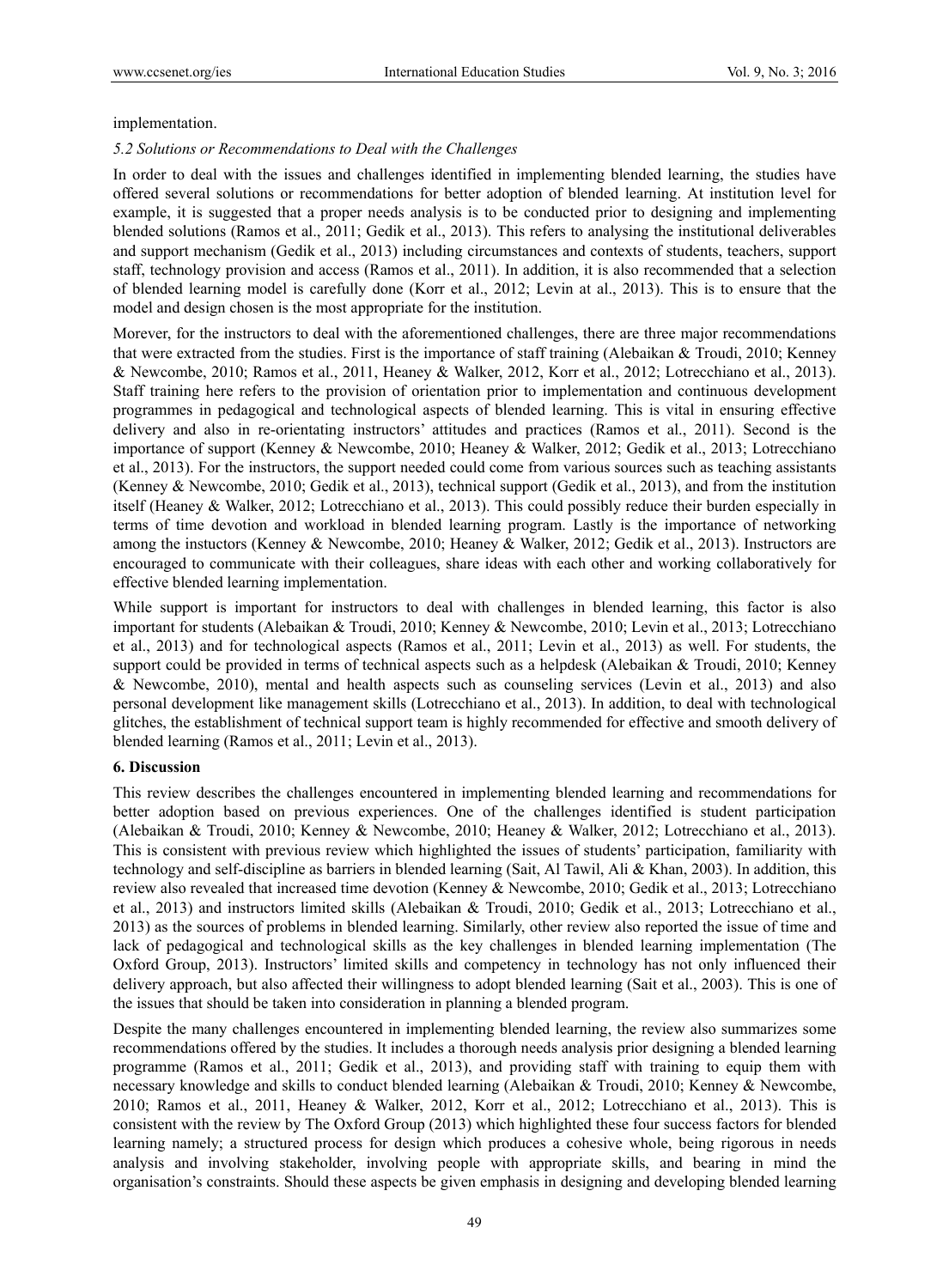program, there seems to be a higher tendency for the particular institution to minimize challenges and thus lead to successful implementation of blended learning.

#### **7. Implications and Conclusion**

Based on the experiences shared by many institutions in implementing blended learning, it is learned that there are several core aspects that have to be taken into consideration in developing and implementing blended learning. The following are some key points for successful blended learning implementation summarized from the studies:

- 1) Conduct a proper needs analysis concerning the institution deliverables and support mechanism prior designing a blended course
- 2) Carefully select a blended learning model that is most suitable for the institution
- 3) Provide continuous training for faculty staff including instructors and administrative staff on necessary skills needed to conduct the program and to continuously enhance the effectiveness of delivery
- 4) Encourage instructors to work collaboratively with each other by setting up a networking system for them to share ideas and/or best practices
- 5) Create a support system for instructors, students and also for dealing with technological fault in order to promote smooth delivery of the program

Although the included studies on blended learning focused on higher learning institutions, other educational premises could also benefit from this review. Despite the fact that some issues are unavoidable, others' past experience could be used to facilitate us in planning intervention measures. This would be a good start for optimizing the great potential blended learning has in promoting learning.

#### **References**

- Alebaikan, R., & Troudi, S. (2010). Blended learning in Saudi universities: challenges and perspectives. *ALT-J Research in Learning Technology, 18*(1), 49-59. http://dx.doi.org/10.1080/09687761003657614
- Allen, I. E., & Seaman, J. (2006). *Making the grade: Online education in the United States*. Needham, MA: The Sloan Consortium.
- Allen, I. E., Seaman, J., & Garrett, R. (2007). *Blending in: The extent and promise of blended learning education in the United States*. Retrieved from http://www.sloan-c.org/publications/survey/pdf/Blending\_In.pdf
- Brooks, L. (2008). *An analysis of factors that affect faculty attitudes toward a blended learning environment*. (Ph.D dissertation, Faculty of the College of Education, TUI University, California).
- DeLacey, B. J., & Leonard, D. A. (2002). Case study on technology and distance in education at the Harvard Business School. *Educational Technology and Society, 5*(2), 13-28.
- Eddy, L. J., Nor-Aziah, A., & Jasmine, J. (2014). Blended Learning: Examining Concepts and Practices. In E. Mohamed-Amin (Ed.), *Blended & Flipped Learning: Case Studies in Malaysian HEIs*. Bangi: Pusat Pengajaran & Teknologi Pembelajaran, Universiti Kebangsaan Malaysia.
- Garnham, C., & Kaleta, R. (2002). Introduction to hybrid courses [electronic version]. *Teaching with Technology Today, 8*(6), Retrieved from http://www.uwsa.edu/ttt/articles/garnham.htm
- Garrison, D. R., & Kanuka, H. (2004). Blended learning: Uncovering its transformative potential in higher education. *The Internet and Higher Education, 7*(2), 95-105. http://dx.doi.org/10.1016/j.iheduc.2004.02.001
- Garrison, R., & Vaughan, H. (2008). *Blended learning in higher education: Framework, principles and guidelines*. New York: John Wiley & Sons.
- Gedik, N., Kiraz, E. & Ozden, Y. (2013). Design of a blended learning environment: Considerations and implementation issues. *Australasian Journal of Educational Technology, 29*(1), 1-19.
- Godambe, D., Picciano, A. G., Schroeder, R., & Schweber, C. (2004). *Faculty Perspective*. Paper presented at the Sloan-C Workshop on Blended Learning. Chicago, IL.
- Gomez, J., & Igado, M. (2008). Blended learning: The key to success in a training company. *International Journal of Instructional Technology and Distance Learning, 5*(8). Retrieved May 20th, 2014, from http://www.itdl.org/Journal/Aug\_08/index.htm
- Graham, C. R. (2007). Blended learning systems: Definition, current trends and future directions. In C. J. Bonk, & C. R. Graham (Eds.). *Handbook of blended learning: Global Perspective, local designs* (pp. 3-21). San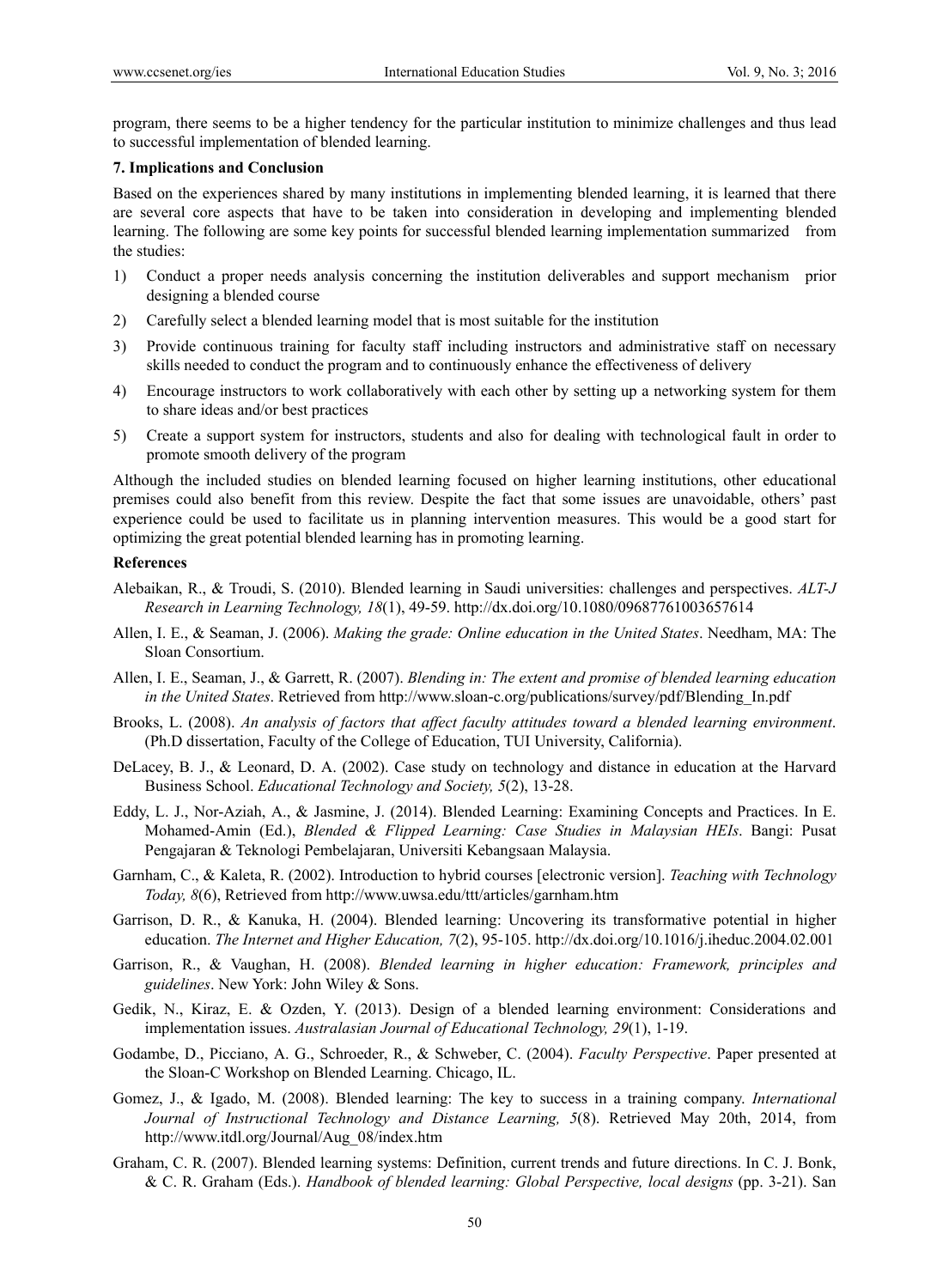Francisco, CA: Pfeiffer Publishing.

- Graham, C. R., Allen, S. & Ure, D. (2003). *Blended learning environments: A review of the research literature*. Unpublished manuscript, Provo, UT.
- Heaney, C. A., & Walker, N. C. (2012). The challenges and opportunities of teaching sport and exercise psychology at a distance. *Sport & Exercise Psychology Review, 8*(2), 65-71.
- Kenney, J., & Newcombe, E. (2010). Adopting a blended learning approach: Challenges encountered and lessons learned in an action research study. *Journal of Asynchronous Learning Networks, 15*(1), 45-57.
- Kim, K. J., Bonk, C. J., & Oh, E. (2008). The present and future state of blended learning in workplace learning setting in the United States. *Performance Inprovement, 47*(8), 5-16. http://dx.doi.org/10.1002/pfi.20018
- Korr, J., Derwin, E. B., Greene, K., & Sokoloff, W. (2012). Transitioning an Adult-Serving University to a Blended Learning Model. *The Journal of Continuing Higher Education, 60*, 2-11. http://dx.doi.org/10.1080/07377363.2012.649123
- Levin, S., Whitsett, D., & Wood, G. (2013). Teaching MSW social work practice in a blended online learning environment. *Journal of Teaching in Social Work, 33*, 408-420. http://dx.doi.org/10.1080/08841233.2013.829168
- Lionarakis, A., & Parademetriou, D. (2003). The quality of the learning experience: A comparative study between open distance and conventional education. *Turkish Online Journal of Distance Education, 4*(2). Retrieved from http://tojde.anadolu.edu.tr/tojde10/articles/lionarakis.htm
- Littlejohn, A., & Pegler, C. (2007). *Preparing for blended e-learning*. Abingdon, Oxon: Taylor & Francis.
- Lotrecchiano, G. R., McDonald, P. L., Lyons, L., Long, T., & Zajicek-Farber, M. (2013). Blended learning: Strengths, challenges, and lesson learned in an interprofessional training program. *Matern Child Health J, 17*, 1725-1734. http://dx.doi.org/10.1007/s10995-012-1175-8
- Mohamed-Amin, E., Norazah, M. N. & Ebrahim, P. (2014). Overview of Blended Learning. In E. Mohamed-Amin (Ed.), *Blended & Flipped Learning: Case Studies in Malaysian HEIs*. Bangi: Pusat Pengajaran & Teknologi Pembelajaran, Universiti Kebangsaan Malaysia.
- Oliver, R., & Herrington, J. (2003). Factors influencing quality online learning experiences. In G. Davies, & E. Stacey (Eds.), *Quality education @ a distance* (pp. 137-142). London: Kluwer Academic. http://dx.doi.org/10.1007/978-0-387-35700-3\_14
- Picciano, A. G. (2009). Blended learning: Implications for growth and access. *Journal of Asynchronous Learning Networks, 10*(3). Retrieved from http://www.sloan-c.org/publications/jaln/ v10n3/index\_member.asp
- Picciano, A. G., & Dziuban, C. D. (Eds.) (2007). *Blended learning: Research perspectives*. Needham, MA: Sloan Consortium.
- Ramos, F., Taju, G., & Canuto, L. (2011). Promoting distance education in higher education in Cape Verde and Mozambique. *Distance Education, 32*(2), 159-175. http://dx.doi.org/10.1080/01587919.2011.584845
- Rooney, J. E. (2003). Blending learning opportunities to enhance educational programming and meetings. *Association Management, 55*(5), 26-32.
- Sait, S. M., Al-Tawil, K. M., Ali, S. H., & Khan, S. A. (2003). *The use and effect of internet on teachers and studentsin Saudi Arabia.* Paper presented at the Hawaii International Conference on Education, January 7-10, in Honolulu, HI.
- Sharpe, R., Benfield, G., Roberts, G., & Francis, R. (2006). *The undergraduate experience of blended e-learning: A review of UK literature and practice*. The Higher Education Academy. Retrieved from http://www.headacademy.ac.uk/research/Sharpe\_Benfield\_Roberts\_Francis.pdf
- Singh, H., & Reed, C. (2001). *A White Paper: Achieving success with blended learning, 6*. Lexington, MA: Centra Software. http://dx.doi.org/10.2514/2.1489
- The Oxford Group. (2013). *Blended Learning–Correct Use, Challenges and Best Practices, Report 2013*. Kineo.
- Wakefield, A. B., Carlisle, C., Hall, A., & Attree, M. J. (2009). Patient safety investigations: The need for interprofessional learning. *Learning in Health and Social Care, 8*(1), 22. http://dx.doi.org/10.1111/j.1473-6861.2008.00192.x
- Young, J. R. (2002). 'Hybrid' teaching seeks to end the divide between traditional and online instructions.